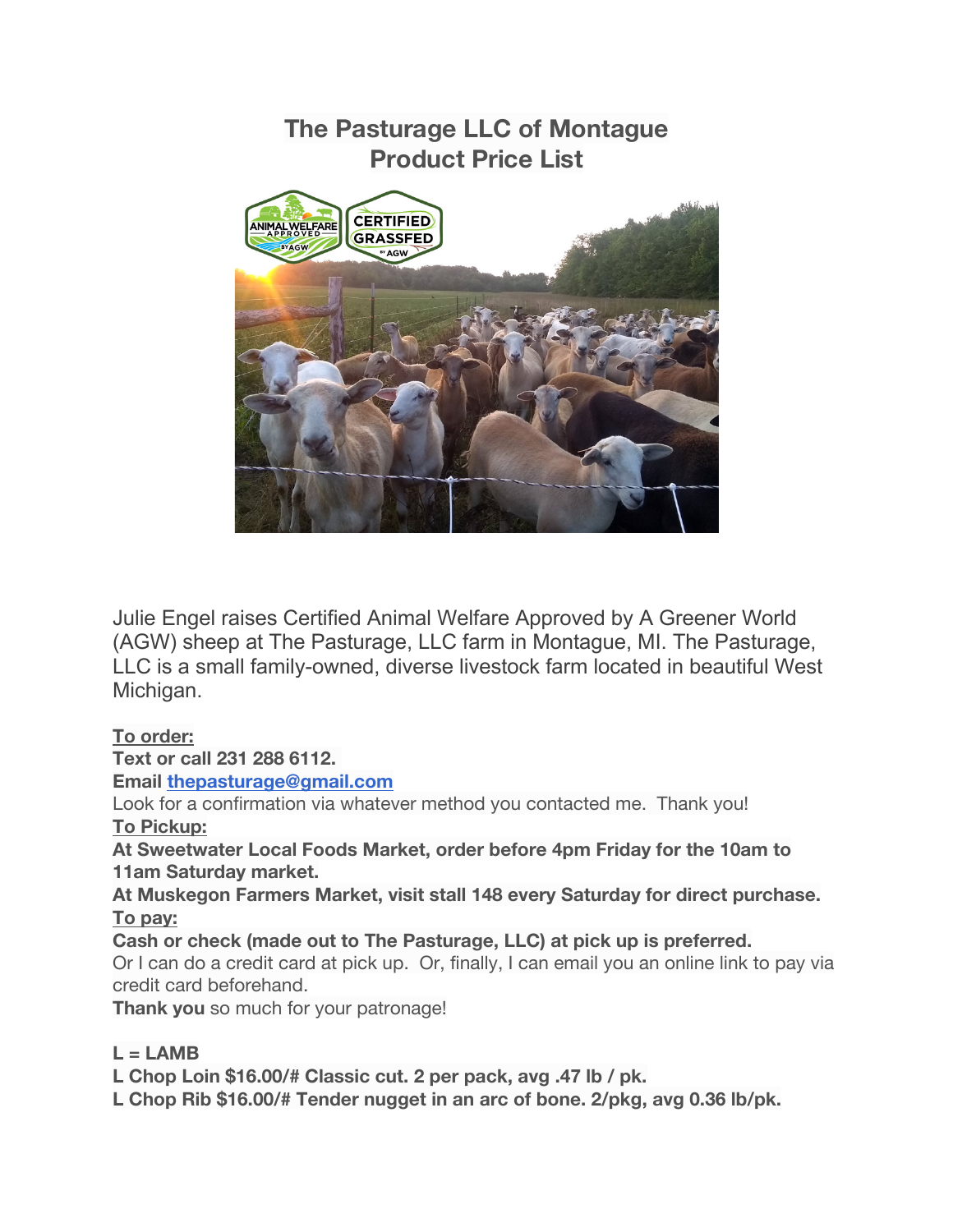**L Ground Lamb \$12.00/# Shepherd's pie. 1lb tube.**

**L ofl Bones, Soup \$5.00/# Now cut into pieces! Avg 1.5 lbs per pack.**

**L ofl Heart \$5.00/# Aorta be standard fare. Avg. 0.6 lbs per pkg.**

**L ofl Kidney \$5.00/# Deviled kidneys, so good! 2 per pkg, avg 0.3 per pkg.**

**L ofl Liver \$5.00/# Conveniently pre-sliced. Avg 0.5-1 lb per pkg.**

**L Rack Of Lamb, Half \$18.00/# 4-5 ribs per pack, range 0.6-1.0 lbs. per pack.**

**L Rack Of Lamb, Whole \$18.00/# 8-9 ribs per pack, range 1-1.75 lbs per pack.**

**L rst Leg Bone-in \$14.00/# Epitome of a roast. Around 4 lbs each.**

**L rst Leg Boneless \$14.00/# Any way you cut it: delicious. Netted, range 3-4 lbs / pk.**

**L rst Shoulder Boneless \$10.00/# Braise, appraise and rave. Avg. 3.3**

**L rst Sirloin Roast \$16.00/# Small crowd pleaser. 1/pk, boneless, netted, avg. 1.2 lbs.**

**L saus Bratwurst \$14.00ea Perfect for pork averse people. 5 links in 1 lb package.**

**L saus Breakfast links \$14.00ea Breakfast is better with lamb! 10 links in 1lb package.**

**L saus Breakfast links SPICY \$14.00ea Add a little heat to your morning! 10 links in 1lb**

**package.**

**L saus Italian \$14.00ea New recipe, still Italian but not sweet. 5 links in 1lb package.**

**L saus Kielbasa \$14.00ea Not just for pork. No sugar or dextrose. 5 links in 1 lb pkg.**

**L Shanks Osso Bucco \$10.00/# Singly packaged, so order three to make a whole shank.**

**L Shanks Whole \$10.00/# Stunning. 2 whole shanks, avg 1.5 – 2.2 # per pkg**

**L steak Leg \$14.00/# Christmas in July! 1/pk, bone-in, straight cut. .44 – .68lb/pk.**

**L steak Shoulder \$10.00/# Slow and low. 2/pk. 0.75 – 1.1lb/pk.**

**L steak Sirloin Steak \$16.00/# Nothing says special like sirloin. 1/pkg, avg .77lb/pk.**

**L Stewmeat \$12.00ea Kebob ready. 1lb pkg.**

**Mutton chops \$13.00/# More than just a hair style. 2/pk, 0.75 # avg.**

**P = PORK**

**P Bacon \$14.00/# Relatively thick sliced. Avg. 1#/pk.**

**P Belly, whole slab. \$10.00/# Skin off. About 7.5#/pk.**

**P Belly, fresh side pork. \$10.00/# Small packs, skin off. Avg. 0.5#/pk.**

**P Chops \$11.00/# 3/4"-1"thick, 2-4 per pkg. Range 0.5 – 1.5lb** 

**P Cubes \$9.00/#. Perfect for stir fry, kebabs, or stew. About 1# pk of 1" cubes.**

**P Fat Back \$3.00/# My favorite for deep frying. Range 0.5-2.0 lbs per pack.**

**P Fat Leaf fat \$5.00/# Great for flaky pastry. 1.5 – 4lbs per pkg**

**P Ground Pork \$9.00ea Versatile. 1 lb. Tube**

**P leg Hocks, Fresh \$5.00/# For Schweinhaxe. 2/pk, range 1.5-2lbs.**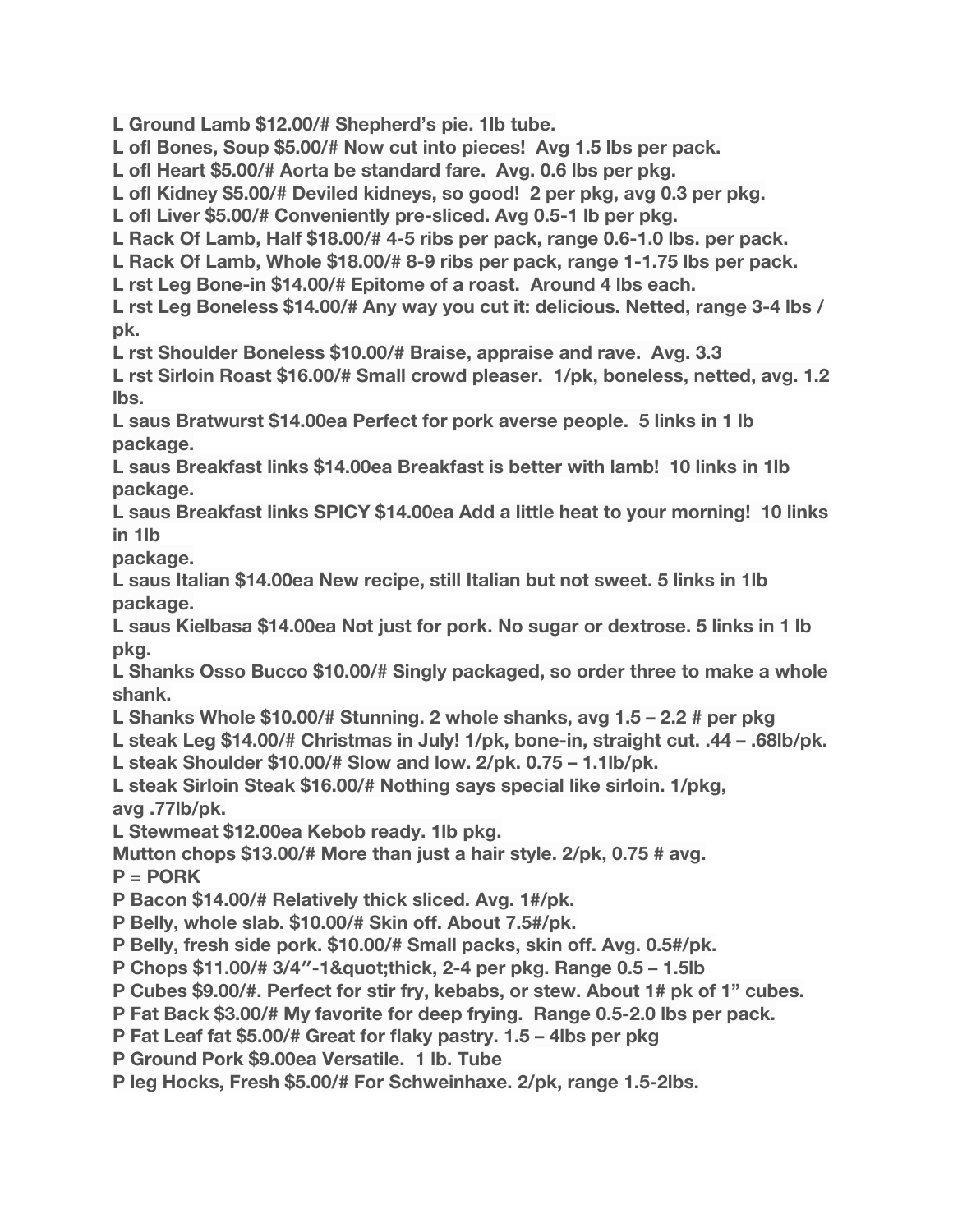**P leg Hocks, Smoked\* NO NITRATE \$6.00/# Pea soup. 2 hocks cut into 3 pieces each, avg**

**2#/pk. \*low stock, pre-order only\***

**P leg Pork Shanks \$5.00/# Also for Schweinhaxe. 1/pk, range 1.5-2lbs.**

**P ofl Ears \$5.00/# Also great raw dog treat. Two per pkg. .25 – .5 lb**

**P ofl Heart \$5.00/# One per pkg. 0.75 – 1.25lb**

**P ofl Jowl, fresh/cheek \$5.00/# Make your own jowl bacon. 1-2 lbs per pack.**

**P ofl Jowl, Smoked NO NITRATE \$8.00/# Aka guanciale or jowl bacon. Sliced. Avg .75#/pk.**

**P ofl Kidney \$5.00/# One or two per pkg. 0.25 – 0.75lb**

**P ofl Liver \$5.00/# Zinc your cold away with liver. 0.5-1.5 #/pk.**

**P ofl Neck Bones \$4.00/# Budget cut, lots of meat and nutrition. 1-2 #/pk.**

**P ofl Snout \$5.00/# Collagen rich. 1/pk, avg 0.5#/pk.**

**P ofl Tongue \$5.00/# Makes the best tacos. 0.3-0.7 per package.**

**P Pork Steak \$11.00/# Better than beef! 2/pk, 0.75-1.5#/pk.**

**P rst Ham, fresh \$10.00/# Put home-smoker to use. Whole (2-4lbs).**

**P rst Loin Roast \$12.00/# Prime rib of pork. Bone-in. Range 1.5 – 2.75lb**

**P rst Shoulder, butt, fresh, whole or half. \$12.00/# The back of the shoulder. Whole (3-4#) or**

**half (2-3#).**

**P rst Shoulder, fresh, whole. \$12.00/# Traditional pulled pork cut. Whole only (7- 8.5#).**

**P saus Andouille \$13.00ea Last chance, discontinued recipe. 1 lb pkg of 5 links. P saus Brats \$13.00ea Classic recipe. 1lb pkg of 5 links.**

**P saus Brats, Jalapeno \$13.00ea Mild heat, booming flavor. 1lb pkg of 5 links. P saus Breakfast Links \$13.00/# Labeled wrong. Real ingredients: pork, water, salt, sugar,**

**spices. 10 links.**

**P saus Chorizo \$13.00ea A Sweetwater favorite. 1lb pkg of 5 links.**

**P saus Italian \$13.00ea Perfect for spaghetti. 1lb pkg of 5 links.**

**P saus Kielbasa \$13.00ea Fresh German style. 1lb pkg of 5 links.**

**P saus Polish \$13.00/# No sugar or dextrose. 4 links, range 0.8-1.7#/pk.**

**P Smoked Ham slice \$10.00/# So easy, practically serves itself for dinner. 0.5-2.0 #/pk.**

**P Smoked Ham slice NO NITRATE \$12.00/# Has cane sugar, brown sugar, but no nitrate.**

**Avg 0.7#**

## **About Our Farm:**

In addition to being Certified Animal Welfare Approved by AGW, the flock of sheep at The Pasturage, LLC are Certified Grassfed by AGW, the first—and